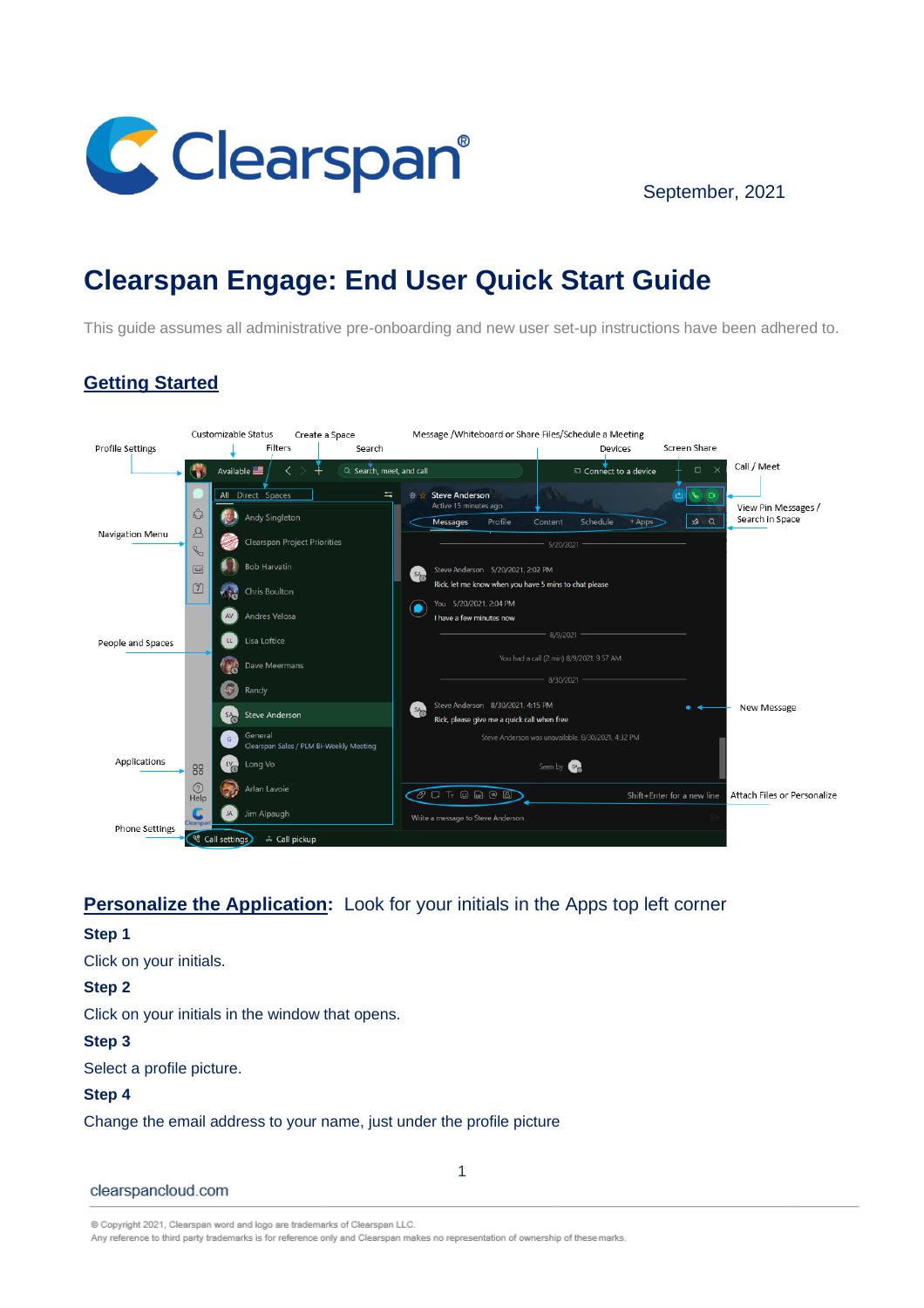## **Set Notification Preferences:** Click on Profile Picture and select 'Settings'

#### **Step 1**

Click on Notifications.

#### **Step 2**

Select the notifications for your spaces, scheduled meetings, and calls.

#### **Step 3**

Select preferred notification Sounds and click 'Save'.

## **Check your Camera:** If you have more than one camera

## **Step 1**

From your Profile Settings click Video.

#### **Step 2**

Select Webcam and click 'Save'.

## **Create Teams and Spaces to manage all your communication and collaboration**

**needs.** A **Team** is a group of people who are connecting for a longer-term community, a larger project or business objective. Each team has a space called General that everyone belongs to. You can add any number of additional spaces to the team to divide up projects or priorities within the team.

A **Space** is a group of people who have been invited to work together.

Spaces typically have names that describe what they're for or are named after the people in them if they're one- on-one. A space can either be standalone or associated with a team. They can grow or shrink as needed.

## **Create a Team:**

## **Step 1**

Go to Teams.

## **Step 2**

Choose the Plus icon, name the team, and click Create.

## **Step 3**

Use the search bar to add team members. Enter a name or email address and pick from the results list. People get added to the General space automatically, but then can join any team spaces on their own.

## **Step 4**

Click Create. To create more spaces for the team, click Create a space and add the space name.



@ Copyright 2021, Clearspan word and logo are trademarks of Clearspan LLC.



Any reference to third party trademarks is for reference only and Clearspan makes no representation of ownership of these marks